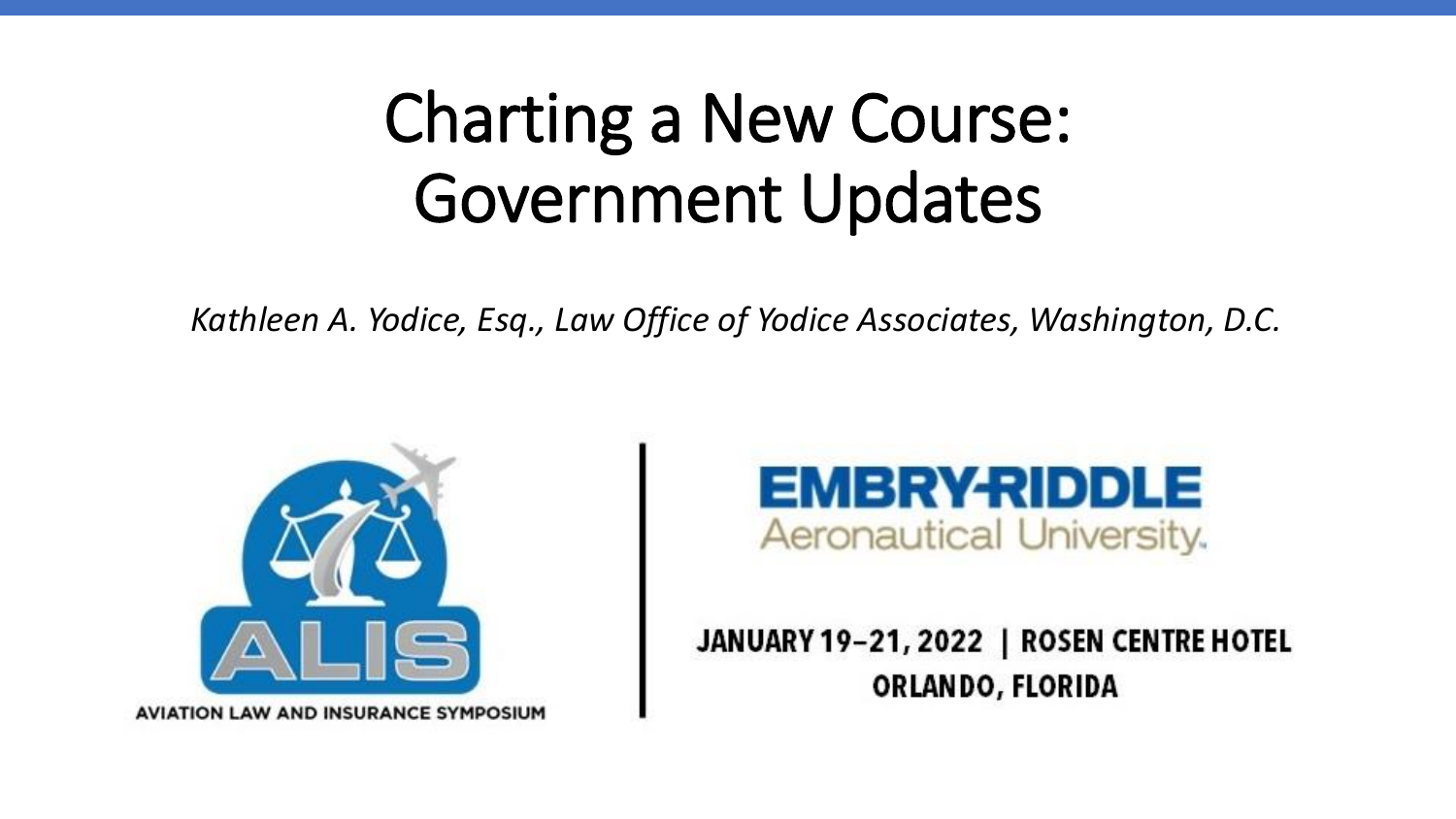# What is happening these day to affect the practice of aviation law ?

#### *Some ideas*:

- Biden Administration actions
- FAA personnel and office changes
- NTSB personnel and office changes
- New and continuing policies
- Rule changes
- Cases of note
- On the horizon on the Hill

© 2022 Yodice Associates



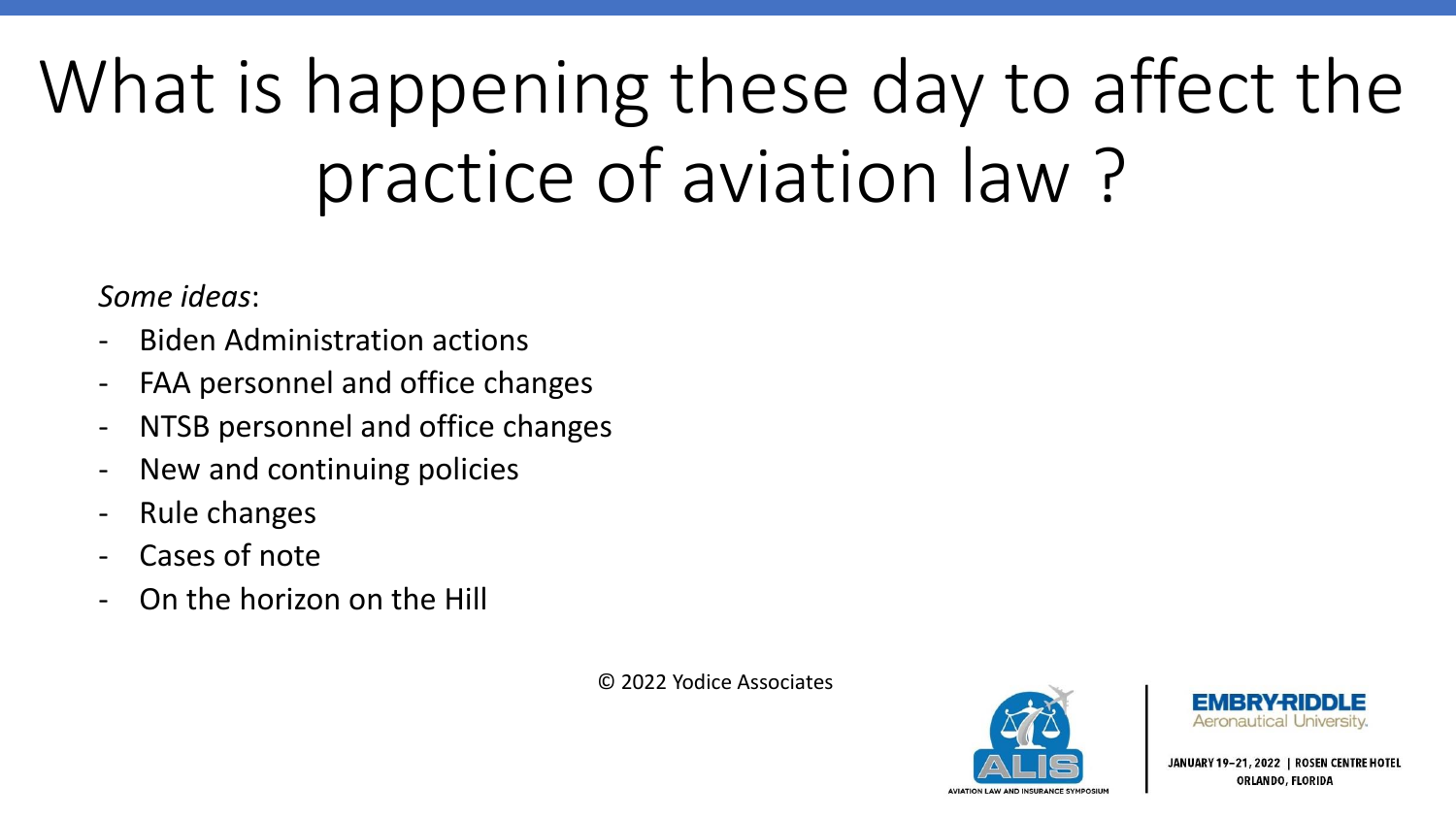## The Biden Administration

- The President took office January 20, 2021, with country-wide infrastructure as a focus
- Addressing previous administration's actions
- Appointed Pete Buttigieg as DOT Secretary, John Putnam as DOT *Deputy* General Counsel and then nominated to be DOT General Counsel – confirmed May 12, 2022
- Limited movement on political appointments related to aviation since taking office
	- FAA Administrator had been a 5-year appointment, only recently vacated
	- Bradley Mims appointed as Deputy Administrator
	- Marc Nichols appointed as FAA Chief Counsel
	- Shanetta Griffin appointed as Associate Administrator for Airports
- No news of any proposed additional appointments in the pipeline



**JANUARY 19 I ROSEN CENTRE HOTEL** ORLANDO, FLORIDA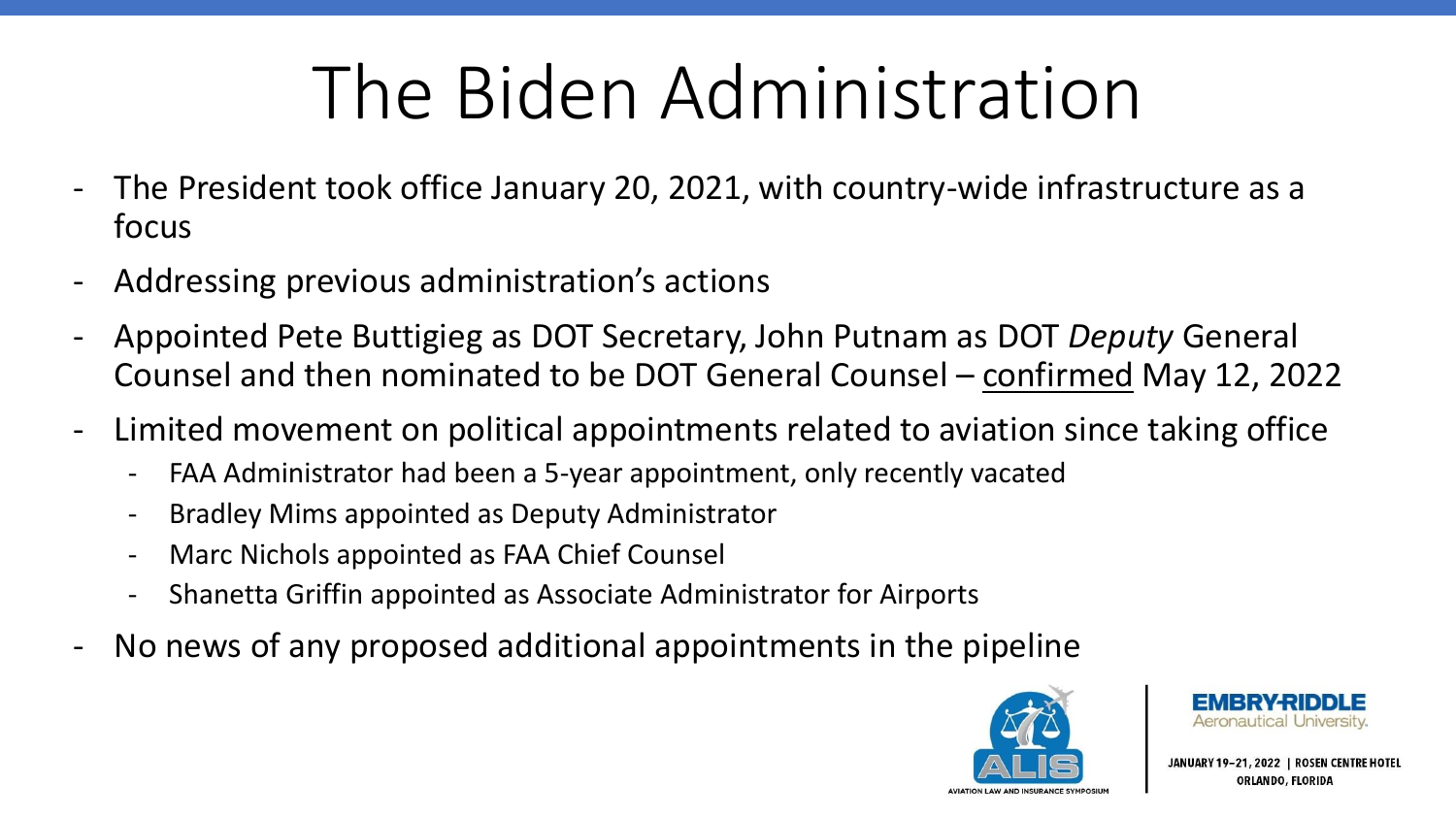## NTSB Personnel Movements & Updates

- NTSB Board Members Jennifer Homendy (Chair) haz mat, pipeline; Bruce Landsberg (Vice Chair) – general aviation, aviation safety; Michael Graham – aircraft manufacture; and Tom Chapman – general and commercial aviation, Hill
	- Robert Sumwalt retired from the Board on June 30, 2021, now with Embry Riddle in Daytona
	- 4 of the 5 member positions currently filled
- NTSB General Counsel Kathleen Silbaugh
	- NTSB Deputy General Counsel Casey Blaine contact for FAA enforcement case review questions/status
	- 5 Staff Attorney positions filled
- **NTSB Judges Office** 
	- Chief Judge Montano and Judge Woody
	- Two new judges: Judge Darrell L. Fun and Judge Alisa Tapia, both from the Social Security Administration
	- Cases continue to use an email docketing system and hearings are being held in person and virtually
- Most Wanted List 2021-2022 SMS and CVR/FDR expansion



Aeronautical University.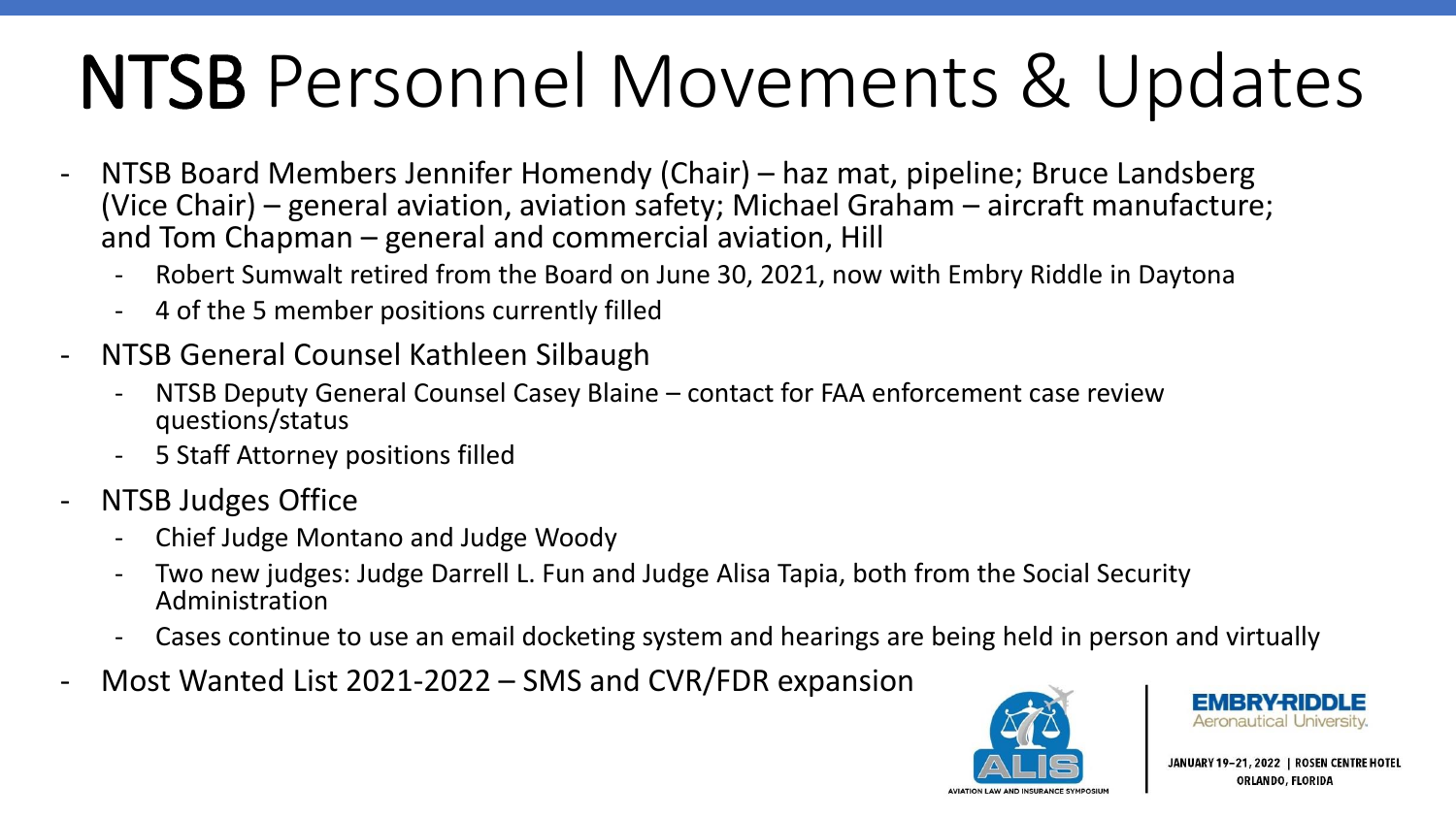## FAA Personnel Movements

- FAA Administrator Steve Dickson, sworn in to a 5 year appointment in August 2019
	- Left the agency March 2022
	- AVS-1 Billy Nolen moved into FAA Acting Administrator position (after getting AVS-1 in December)
- FAA Chief Counsel Marc Nichols and Mark Bury as FAA Deputy Chief Counsel
	- New Assistant Chief Counsel for Enforcement Cynthia Dominik with Deputy Adam Runkel
	- 7 Enforcement Teams nationwide reporting to Headquarters (Northeast, Southern, Midwest, Southwest, Western, Alaska, Miramar)
	- Assistant Chief Counsel for Litigation Russell Christensen and DOJ Aviation, Space, and Admiralty Litigation Section Director Barry Benson
- FAA Acting Associate Administrator for Aviation Safety Chris Rocheleau/David Boulter
	- FAA Federal Air Surgeon Susan Northrup
	- Larry Fields (acting) heads up Flight Standards, Lirio Liu heads up Aircraft Certification, Jay Merkle heads up UAS Integration & Earl Lawrence moved over to Next Gen
- FAA is straight-lined from the field to FAA Headquarters



Aeronautical University.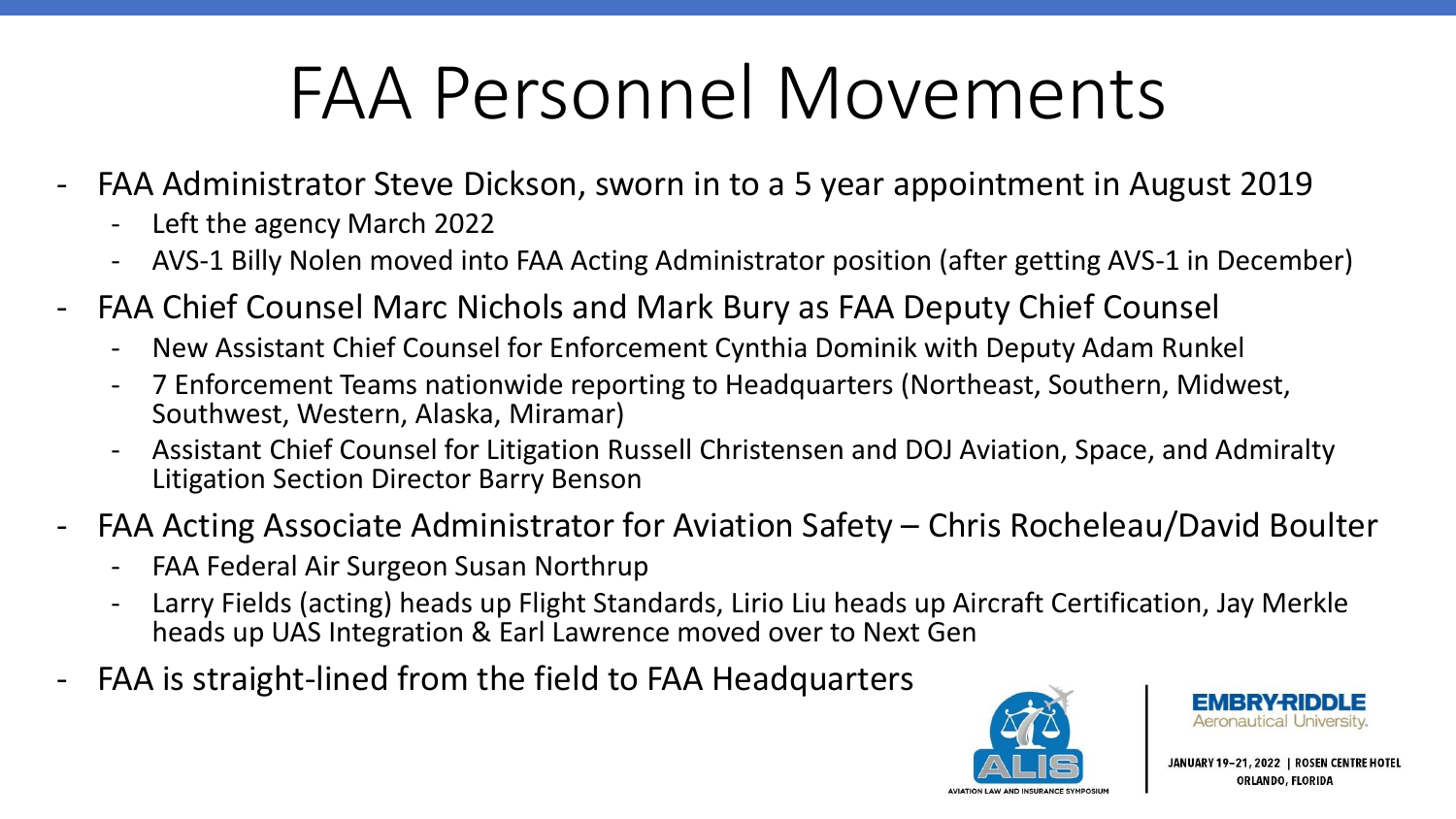## A Few FAA Policy Updates

- FAA's Enforcement and Compliance Program FAA Order 2150.3C
	- FAA's 2015 Compliance Philosophy/Program across all program offices (Just Culture adopted) #'s steady
	- New policies of note: 1) compromised civil penalties constitute violations histories as part of settlement; and 2) double jeopardy for drone operators receiving emergency orders of revocation AND a civil penalty
- Pilot's Bill of Rights-type protections in jeopardy (Basic Med, Federal Rules, timely notification)
- New way to track medical certificate applications in real-time announced  $4/20/2022 -$ thru **MedXpress**
- Flight Training constitutes operations carrying persons or property for compensation or hire D.C. Circuit decision 4/2/2021, FAA FR Notice 7/12/2021, FAA fast track for LODAs and exemptions
- Zero Tolerance for Unruly Passengers announced 1/13/2021, Change 4 to Order 2150.3C (C&E Bulletin #2021-1), and announced as permanent 4/20/2022
- Advisory Committees, Task Forces, & Draft Advisory Circulars opportunity to participate in change
- FAA Hot Focus Buttons for legal enforcement cases and criminal prosecution
	- Still illegal charter, drug & alcohol testing violations, intentional falsification, and unruly passengers (TSA enforcement for violation of security directives, too)



**EMBRY-RIDDLE** Aeronautical University.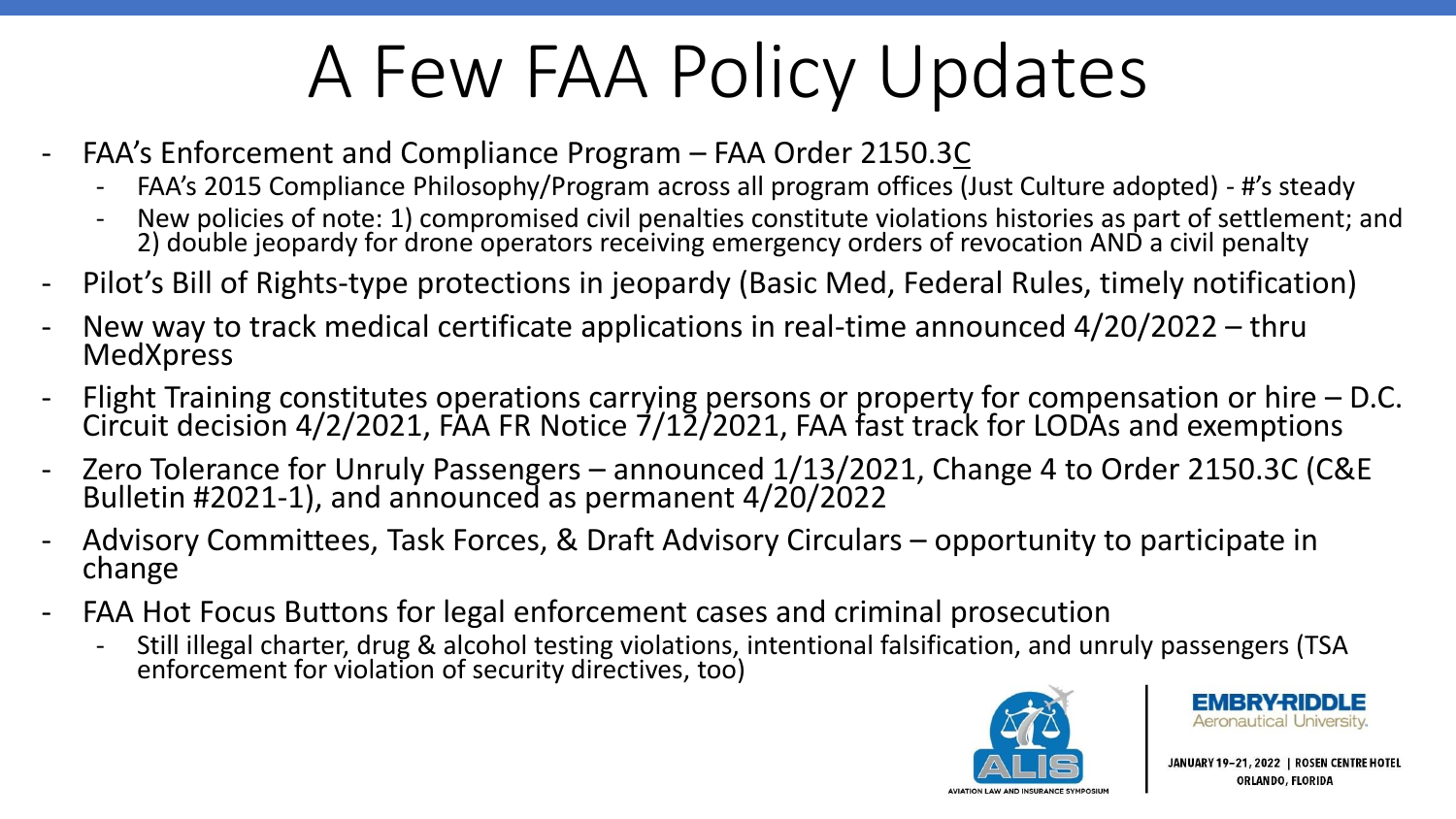# Rulemaking

- Drones/UAS
	- Remote Identification of Unmanned Aircraft, 86 F.R. 4390 (January 15, 2021) pending review in the D.C. Circuit
	- Operation of Small Unmanned Aircraft Systems Over People [and at Night], 86 F.R. 4314 (January 15, 2021)
	- All part of next and continuing steps to integrate UAS into NAS
- PRIA and PRD (Pilot Records Database)
	- 86 F.R. 31006 (June 10, 2021) in compliance with statutory requirements and a continuing build on PRIA from 1996
	- Electronic data system managed by FAA
	- The sharing of pilot records with input and access by air carriers and operators, including flight departments and fractional companies
	- Became effective August 9, 2021 with phase in extended out to 2024
- DOT Drug and alcohol testing change to allow oral fluid testing, 87 F.R. 11156 (2/28/2022)
- Medical requirements for commercial hot air balloon pilots, 86 F.R. 64419 (11/18/2021)
	- Directed by statute (2018) and recommended by NTSB (2017)



Aeronautical l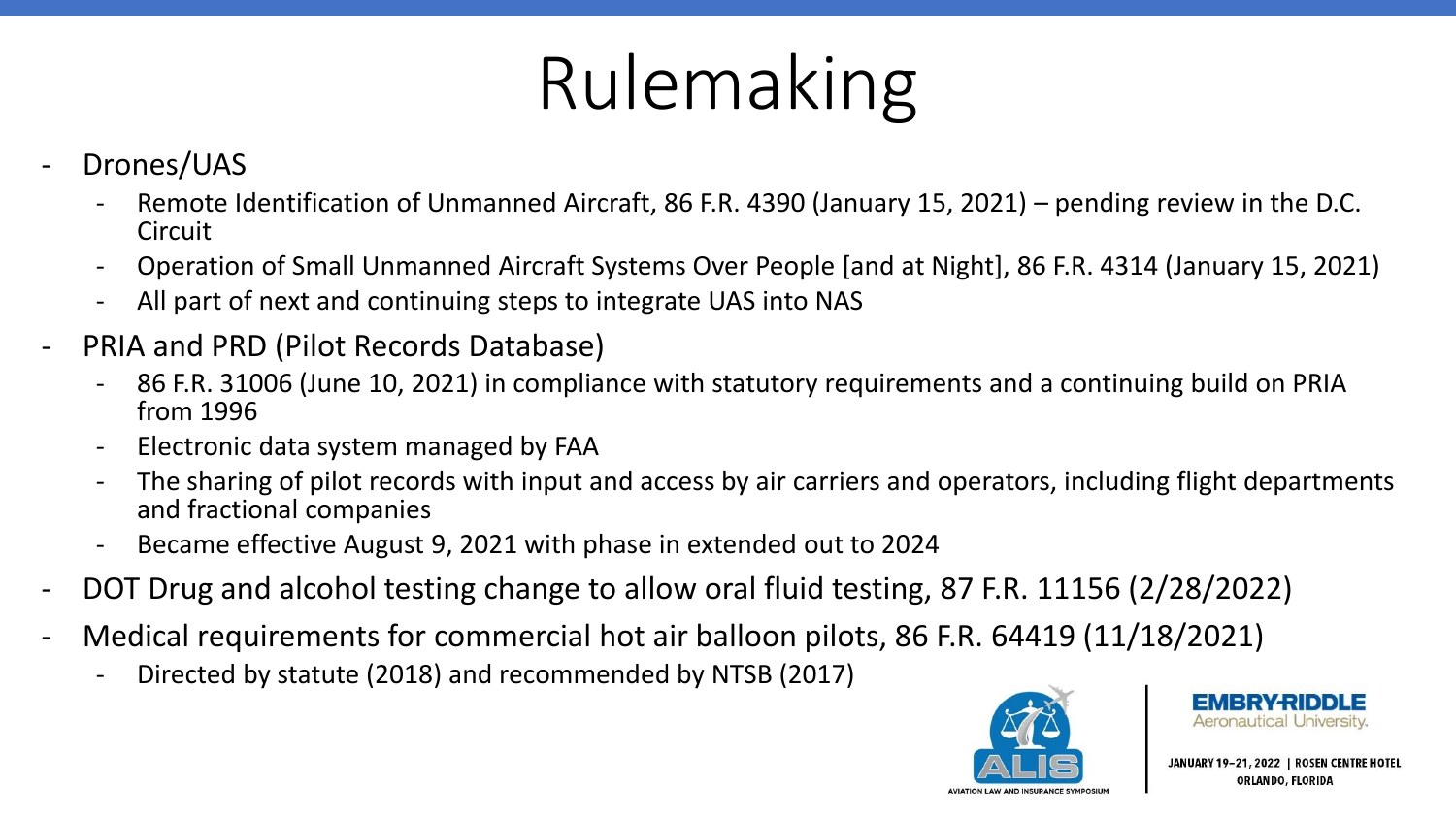## FAA Enforcement Case Precedent of Note

- **NTSB review**: General Counsel's office staffed up to draft FAA enforcement case appeals; same triage (emergency, emergency waived, medical certificate denials, and suspensions); since January 2021 – 25 cases have been substantively decided; available on the NTSB website (only decisions on appeal available)
- Pham EA-5889 (1/4/2021) Alleged refusal in leaving testing site before test completed; Board found collector's instructions confusing & reduced to 180 day suspension; cross appeals in D.C. Circuit; D.C. Circuit denied airman's appeal and granted FAA's appeal, No. 21-1062 (5/10/2022)
- <u>Knight</u> EA-5892 (3/10/2021) Paruresis is a psychological condition that must have previously been documented, not a physiological condition and therefore ascertainable medical explanation
- Newman EA-5898 (5/27/2021) Traffic stop in 2011 not disclosed on 2014 and 2016 applications; subsequent second stop 2017 and reported in 2018; credibility but no mention or explanation for passage of time
- Gendron EA-5901 (7/2/2021) Improper maintenance; credited FAA witnesses and experts over Respondent; issues of failure to respond to discovery and last minute change of counsel



EMBRY-RIDDLE Aeronautical University.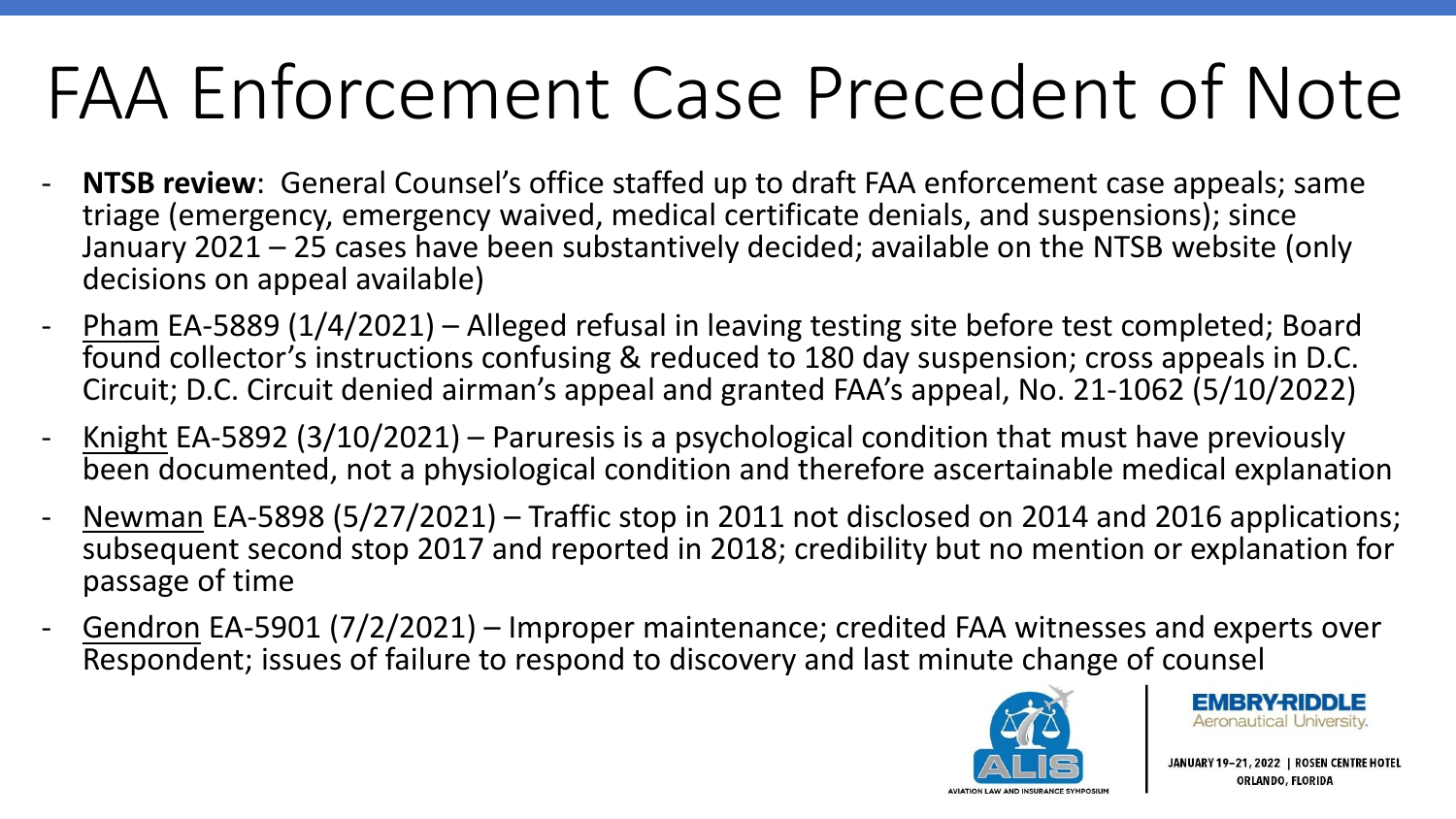## Add'l NTSB Case Precedent of Note

- Ziv, EA-5897 (2021) ALJ improperly dismissed petition as untimely
- Kalpin EA-5899 (2021) FAA does not bear the burden of proving test was random  $\&$ missing collector information is de minimus procedural violation
- Tushin EA-5902 (2021) (appeal to Court of Appeals pending) Judge's pre-trial rulings cause no prejudice; airman's medical records admissible as statements against interest therefore no need for foundation; FRE are "non-binding guidance"; see Norwitch, EA-5914 (2021) (appeal to Court of Appeals pending) for similar FRE statement in illegal charter case
- Knight EA-5903 (2021) Accidental ingestion is an affirmative defense to a positive drug test; Board held no deference owed to choice of sanction then applied mitigating and aggravating circumstances to impose suspension
- Lazzari EA-5907 (2021) review of FAA medical certificate denial; expert testimony must be based on an evaluation of logic, depth, and persuasiveness; FAR medical standards are stricter than DSM because of heightened safety requirements



EMBRYRI **Aeronautical University.**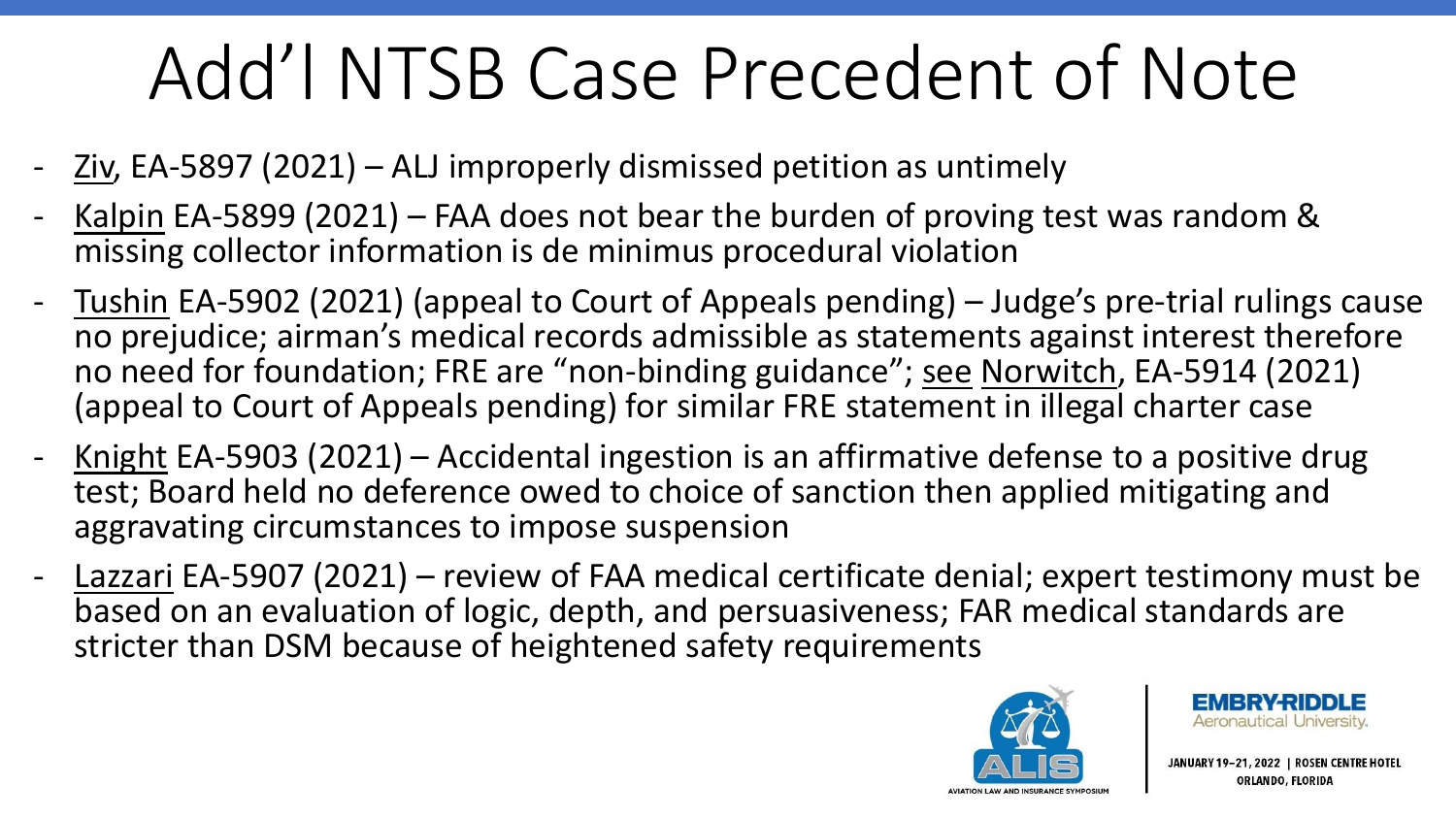## Add'l NTSB Case Precedent of Note

- King EA-5908 (2021) FAA failed to prove comp or hire flight and a misrepresentation of flight as Medevac
- Kolodzieczyk EA-5909 (2021) NTSB's time limits and good cause standard appropriate instead of FRCP; proper for FAA to use FDR data to prove allegations; Board dissent that Board is statutorily obligated to apply Federal Rules and no reason not to do so here
- Several decisions affirming NTSB's long-standing principle of strict adherence to filing deadlines, only allowing untimely filings upon a showing of good cause, which by Board precedent is a very difficult standard to meet
- Practice tips: 1) on appeal, always ask for oral argument (never granted for summary reason, but remains a rule and should be permitted); 2) if hearings virtual, ask to record and retain for appeal
- TSA Determination affecting certificate privileges: TSA's process in reviewing eligibility to act as a commercial flight crewmember did not deny the airman of due process and 49 U.S.C. §44936 under which TSA acts to prohibit carriers from employing persons who have committed certain felonies was not unconstitutionally vague, Alexander v. TSA, #20-14455 (11<sup>th</sup> Cir. 2021)



EMBRY-RI Aeronautical University.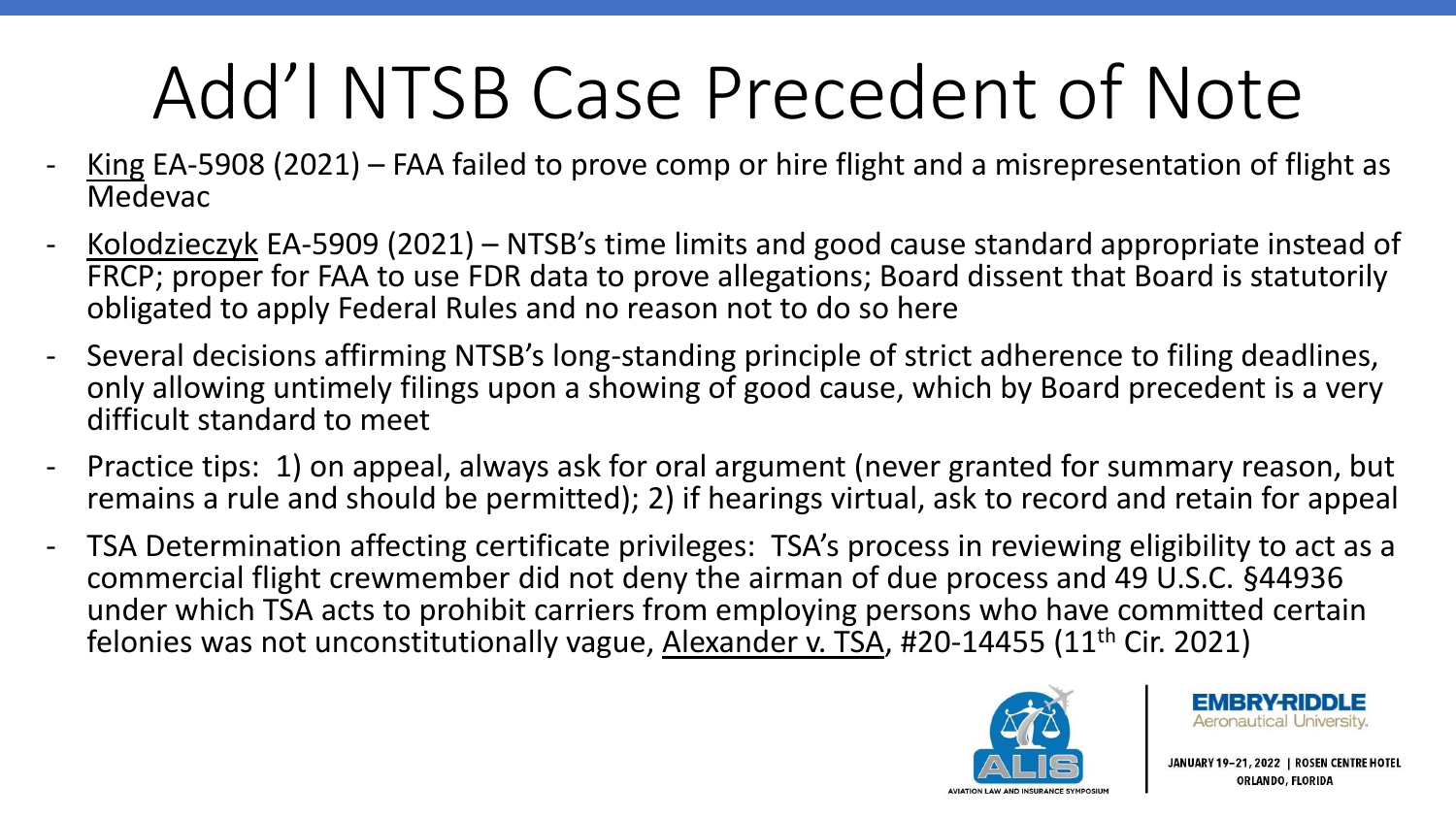## Some Noteworthy Court Decisions

- Fullerton v. FAA, No. 20-3402 (6th Cir. 1/4/2021) Credibility determination over identification of aircraft and pilot; Court holds substantial evidence to support Board decision even though another plausible explanation would be supported
- Warbird Adventures, Inc. et al. v. FAA, No. 20-1291 (D.C.Cir. 4/2/2021) (unpub) paid flight training carries a student for compensation which is not permitted in limited category aircraft
- Bradshaw v. FAA, No. 18-14249 (11th Cir. 2021) FAA designees do not have a property or liberty interest in their designation; judicial review is limited to internal review process conducted
- Rojas v. FAA, No. 17-55036 (9th Cir. 3/2/2021) Consultant documents prepared as if an employee protected against FOIA disclosure as intra-agency memoranda
- Kurtz, et. al v. FAA, No. 20-73440 (9<sup>th</sup> Cir.  $3/1/2022$ ) FAA letter accepting an airport's corrective action plan subject to certain conditions is not a final, reviewable order
- Regency Air, LLC v. FAA, No. 20-72084 (9th Cir. July 1, 2021) Employer cannot piggy back on another drug testing program and FAA decision to seek civil penalty enforcement action vs a compliance action is committed to agency discretionEMBRY-RIDDLE



Aeronautical University.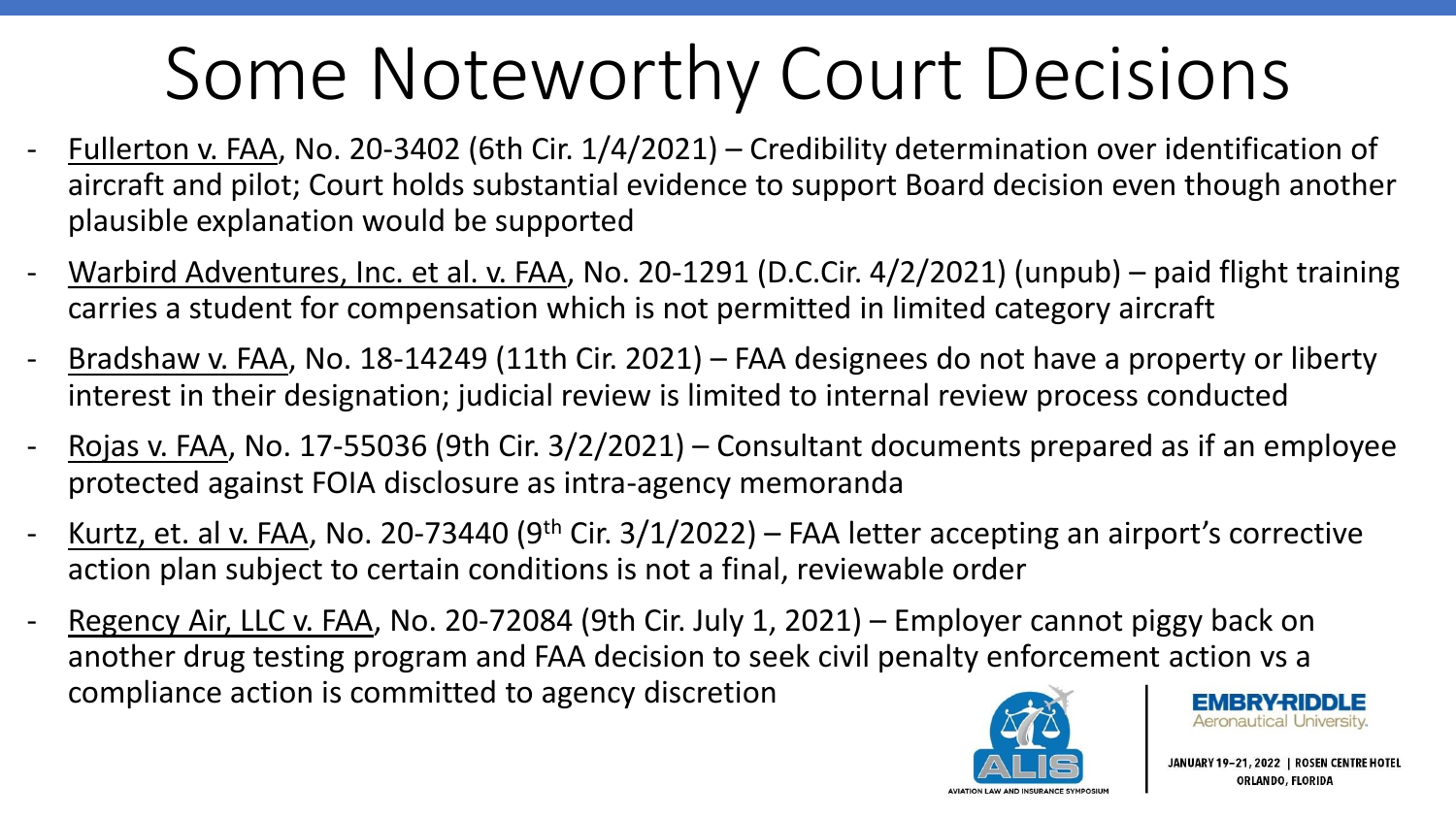## Legislative Updates

- Infrastructure legislation  $$1.2T$ ,  $$25B$  to aviation, mostly airports then air traffic
	- DOT needs to fill 1,500 positions to implement the law; 8,000 jobs across the federal government (Politico)
- Pilot's Bill of Rights-type legislation introduced a sampling
	- Promoting the Launch of Aviation's Next Era (the PLANE Act) S. 2453: Ensures de novo review by district courts, sets out reexamination transparency, and provides liability protection for designees
	- Certainty for General Aviation Pilots Act  $-$  S. 2458 & H.R. 4645: preserves historical treatment of flight instruction
	- Hangars Accelerate National Growth and Regional Stability (HANGARS) Act S. 2459: \$1B in aircraft hangar improvements
	- Aviation Empowerment Act S. 1118: flight sharing
	- National Center for the Advancement of Aviation Act (NCAA) H.R. 3482 and S. 1752: to serve as an independent body to facilitate collaboration and cooperation between all aviation and aerospace sectors, and related partners, to coordinate, promote, and support the future of aviation.
- Leaders in Congress
	- Senator Inhofe from Oklahoma retiring at year's end; looking to Senators Duckworth (IL) & Moran (KS)
	- Congressman Sam Graves from Missouri
	- Aviation Caucus remains strong members from almost every state
- FAA Reauthorization comes up in 118<sup>th</sup> Congress (January 2023)
	- Mid-term elections could frame the face of the next Congress



EMBRY **Aeronautical University.**